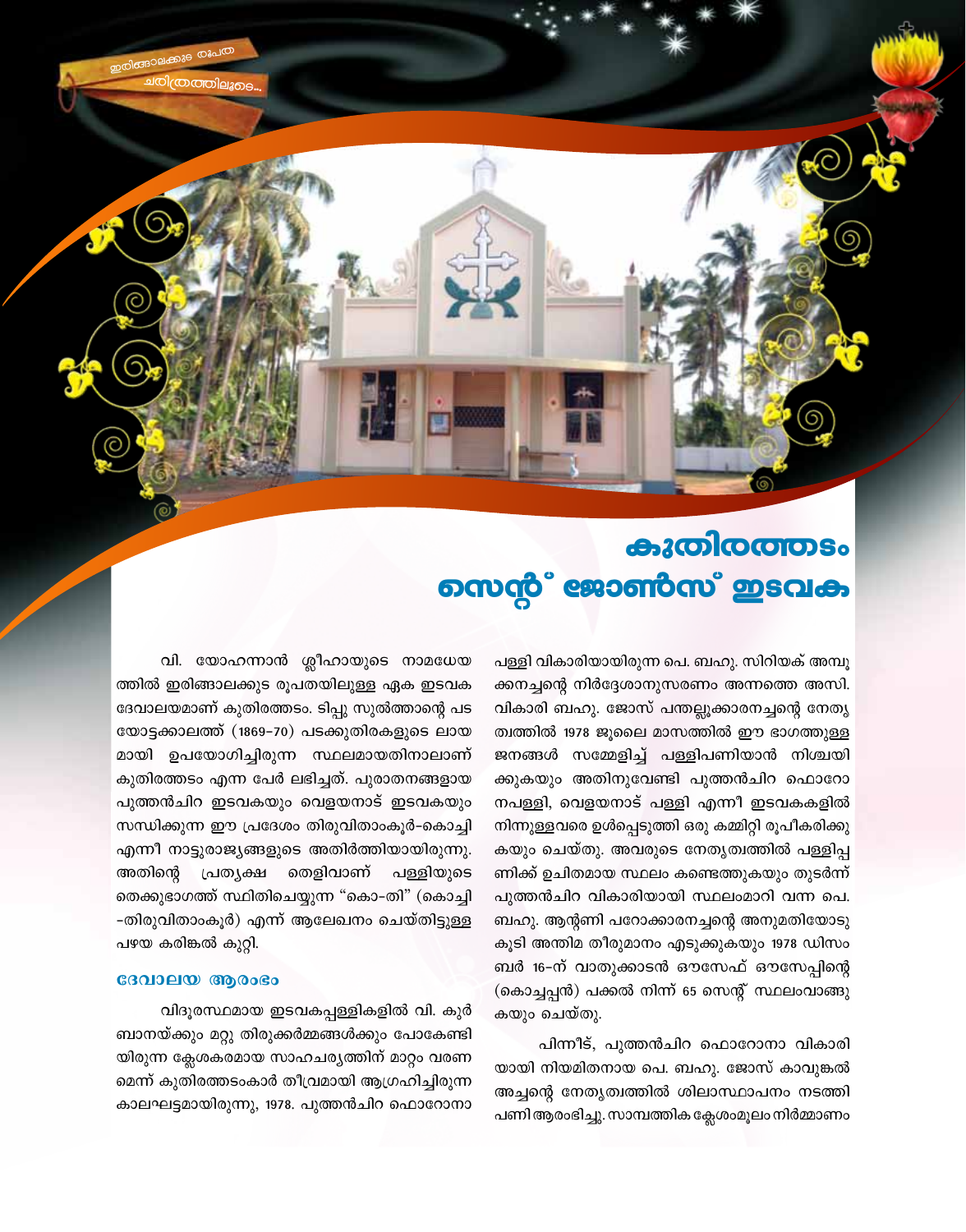

മതബോധന ഹാൾ - വൈദികമന്ദിര സമുച്ചയം

മന്ദഗതിയിലായിരുന്നു. ഇതിനിടെ പെരേപ്പാടൻ ഇട്ടീര ലോനപ്പൻ പിന്നീട് പള്ളിയിൽ കല്ലറ പണിയുമ്പോൾ രണ്ടു കല്ലറവീട്ടുകാർക്ക് ലഭിക്കണമെന്ന വൃവസ്ഥ യോടുകൂടി 35 സെന്റ് സ്ഥലം പള്ളിക്ക് നല്കുകയു ണ്ടായി. അനന്തരം വികാരിയായിരുന്ന പെ. ബഹു. ജോസഫ് പടമാടൻ അച്ചന്റെ ഉത്സാഹത്താലാണ് ദേവാലയനിർമ്മാണം പൂർത്തിയാക്കിയത്. അടിത്ത റയോടു ചേർന്ന് മൃതദേഹ സംസ്കാരത്തിനുവേണ്ടി ഏതാനും കല്ലറകൾ നിർമ്മിക്കുകയുംചെയ്തു.

വി. യോഹന്നാൻ ശ്ലീഹായുടെ നാമധേയ ത്തിലുള്ള പള്ളിയുടെ കൂദാശാകർമ്മം 1984 ജനു വരി 26-ന് അഭിവന്ദ്യ ജെയിംസ് പഴയാറ്റിൽ പിതാവ് സാഘോഷം നിർവ്വഹിച്ചു. തുടർന്ന് പുത്തൻചിറ ഫൊറോനാപള്ളിയുടെ കീഴിലുള്ള കുരിശുപള്ളി എന്ന നിലയിൽ അവിടെ നിന്നുള്ള ബഹു. വൈദി കരാണ് ഇവിടെ ഞായറാഴ്ചകളിലും സൗകര്യമുള്ള മറ്റു ദിവസങ്ങളിലും തിരുക്കർമ്മങ്ങൾ അനുഷ്ഠി ച്ചിരുന്നത്. ഇടവകയുടെ ഉപയോഗത്തിന് ഇനിയും കൂടുതൽ സ്ഥലം ആവശ്യമാണെന്ന് മനസ്സിലാക്കി, 1986-ൽ ചാലിശ്ശേരി വറീത് തോമസ് 60 സെന്റ് നിലം ദാനമായി നല്കി. 1988-ൽ സൗകര്യാർത്ഥം പൊതുസിമിത്തേരി പണിത് വെഞ്ചിരിച്ചു.

#### <u>ഇടവക</u>

ഇവിടത്തെ ആദ്ധ്യാത്മിക പുരോഗതിക്കായി കുരിശുപള്ളിയെ 1989 ഒക്ടോബർ 1–ാം തിയ്യതി അഭി വന്ദ്യപിതാവ് 790/89 കല്പനപ്രകാരം (orderNo. 790/89 dated 14.9.1989) ഉയർത്തി. അന്ന് പുത്തൻചിറ ഫൊറോന പള്ളി വികാരിയായിരുന്ന വെ. റവ. ഫാ. ജോൺ വാഴപ്പിള്ളി (Jr.)യെ പ്രഥമ വികാരിയായി നിയമിക്കുകയും ചെയ്തു. അക്കാലത്ത് 4 കുടുംബ യൂണിറ്റുകളിലായി ആകെ 82 കുടുംബങ്ങളാണ്

ഇടവകയിൽ ഉൾപ്പെട്ടിരുന്നത്. ആദ്യകാലങ്ങളിൽ പുത്തൻചിറ ഫൊറോന പള്ളിയിൽ നിന്നും പിന്നീട്, കൊറ്റനെല്ലൂർ, വെളയനാട് എന്നിവിടങ്ങളിൽ നിന്നുള്ള വികാരിമാരാണ് ഇവിടെ അജപാലന ശുശ്രൂഷയ്ക്കാ യി നിയുക്തരായിരുന്നത്.

## മതബോധനഹാൾ, വൈദികമന്ദിരം

1997-ൽ ഓഫീസിന്റെ സൗകര്യാർത്ഥം സങ്കീർ ത്തിയുടെ മുകളിൽ മുറികൾ പണിതു. ആദ്യകാലങ്ങ ളിൽ പള്ളിയിലും പരിസരത്തുമായി വേദോപദേശ ക്ലാസ്സുകൾ നടത്തിയിരുന്നു. 1999-ൽ വികാരിയായി രുന്ന ബഹു. സണ്ണി കളമ്പനാതടത്തിലിന്റെ നേതൃ ത്വത്തിൽ മതബോധനഹാളിന്റെ ശിലാസ്ഥാപനം നട ത്തി പണിയാരംഭിച്ചു. 2001 ജനുവരിയിൽ നിർമ്മാണം പൂർത്തിയായപ്പോൾ അഭിവന്ദ്യപിതാവാണ് ആശീർവ ദിച്ചത്. അതിനോടുചേർന്ന് പണിതീർത്ത വൈദിക മന്ദിരവും അന്നേദിവസം വെഞ്ചിരിച്ചു.

## கவுஜ



വാ. മറിയംത്രേസ്വ കപ്പേള

പള്ളിക്ക് സമീപം ജംഗ്ഷനിൽ വാഴ്ത്തപ്പെട്ട ത്രേസ്യയുടെ നാമധേയത്തിൽ 2002–ൽ മറിയം പണിത കപ്പേള രൂപതാ മെത്രാൻ വെഞ്ചിരിക്കുകയു ണ്ടായി.